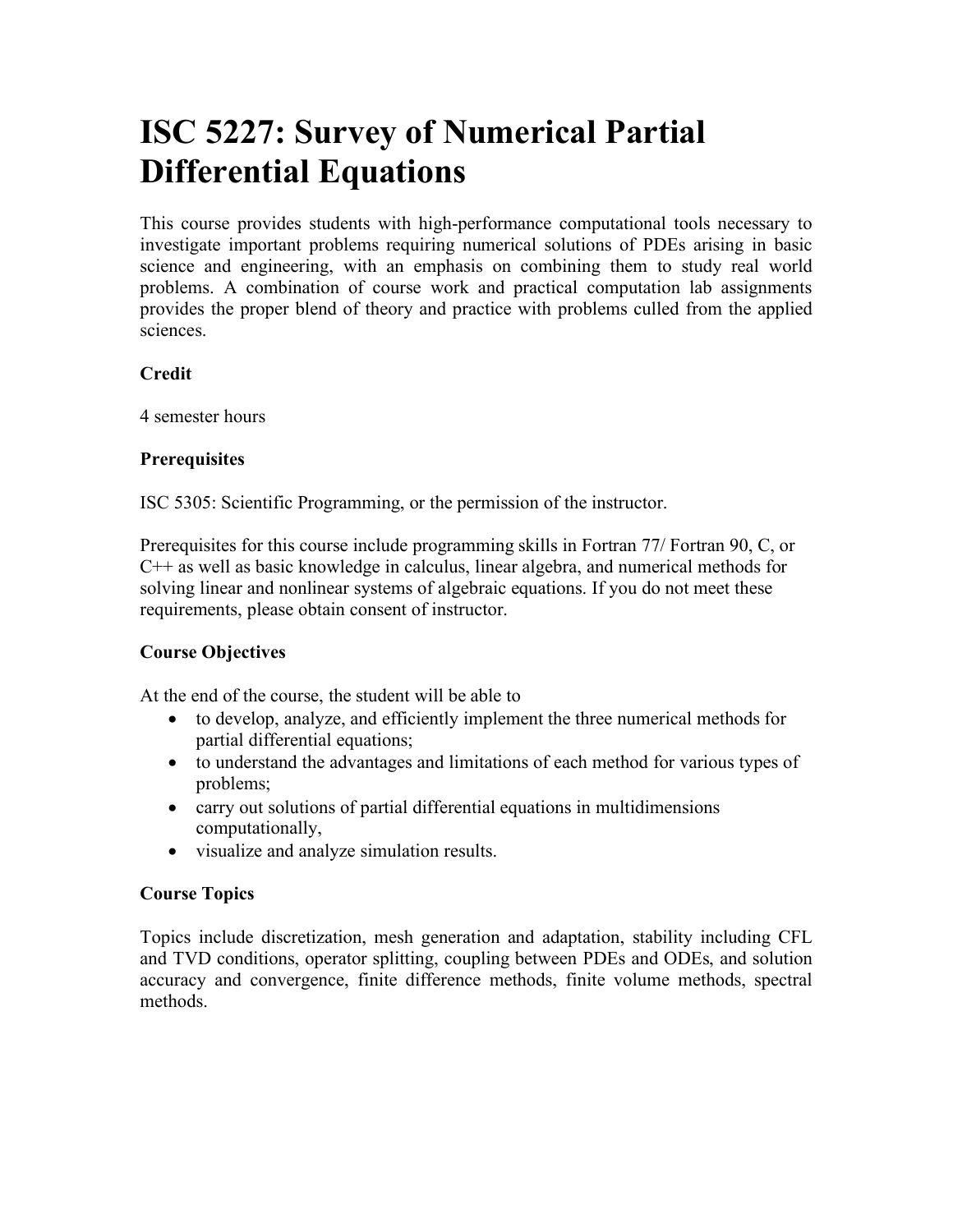## **Contact Information**

Instructor: Tomasz Plewa Office: 413 DSL Office phone: 850.644.1959 E-mail: [tplewa@fsu.edu](mailto:tplewa@fsu.edu) Office hours: by appointment.

Teaching Assistant: Ezra Brooker E-mail: [eb11d@my.fsu.edu](mailto:eb11d@my.fsu.edu) Office hours: by appointment.

## **Homework Submission**

Each homework assignment or project must be submitted as a single pdf document via email to TA ( $eb11d@my.fsu.edu$ ) with a copy to the Instructor [\(tplewa@fsu.edu](mailto:tplewa@fsu.edu)).

# **Grading**

The course grade will be based on class tests (3 in total, 40%), computer laboratory homework assignments (50%), and ad hoc essays (10%). Because the laboratory and homework effort is substantial, no mid-term or final exams will be given.

Late homework submissions will be subject of 10% points reduction per day, with maximum of 50% points reduction. Homework submissions will be accepted through the last day of classes.

The scale for the grades will be A (90-100%), A- (87-89%), B+ (83-86%), B (77-82%), B- (73-76%), C+ (69-72%), C (63-68%), C- (59-62%), D+ (55-58%), D (50-54%), and F  $(<50\%)$ .

# **Textbooks**

Required: E. Ward Cheney, David R. Kincaid, *Numerical Mathematics and Computing* (Cengage Learning), 2012,  $7<sup>th</sup>$  edition, ISBN-10: 1133103715, ISBN-13: 978-1133103714

Choice: Michael T. Heath, *Scientific Computing: An Introductory Survey* (The McGraw-Hill Companies, Inc.), 2002, 2<sup>nd</sup> edition, ISBN-10: 0072399104, ISBN-13: 978-0072399103

Choice: R. J. Barlow, Statistics: A Guide to the Use of Statistical Methods in the Physical Sciences (Wiley), 1993, ISBN-10: 0471922951, ISBN-13: 978-0471922957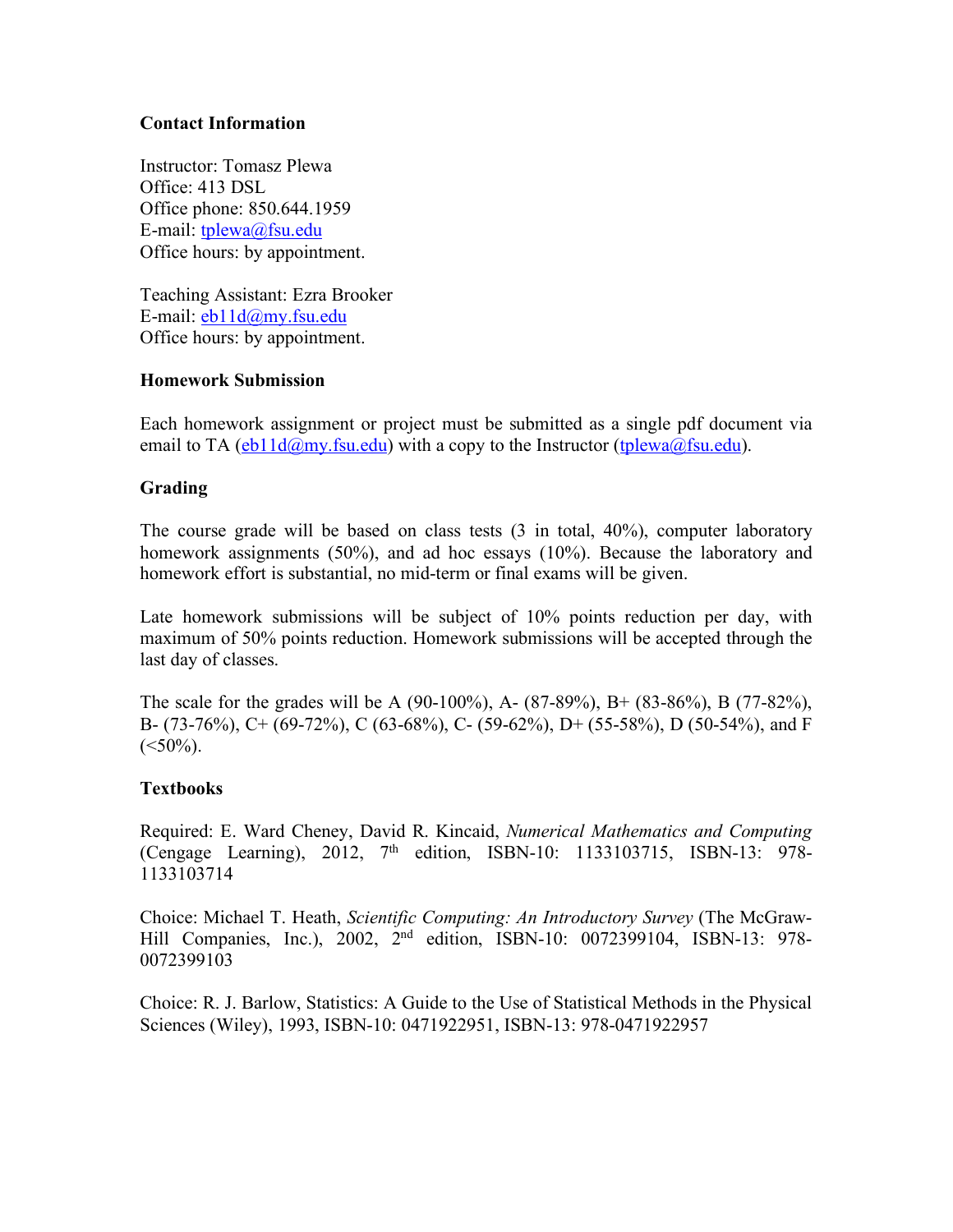## **Website**

#### <https://canvas.fsu.edu/courses/157935>

#### **University Attendance Policy**

Excused absences include documented illness, deaths in the family and other documented crises, call to active military duty or jury duty, religious holy days, and official University activities. These absences will be accommodated in a way that does not arbitrarily penalize students who have a valid excuse. Consideration will also be given to students whose dependent children experience serious illness.

#### **Academic Honor Policy**

The Florida State University Academic Honor Policy outlines the University's expectations for the integrity of students' academic work, the procedures for resolving alleged violations of those expectations, and the rights and responsibilities of students and faculty members throughout the process. Students are responsible for reading the Academic Honor Policy and for living up to their pledge to ". . . be honest and truthful and . . . [to] strive for personal and institutional integrity at Florida State University." (Florida State University Academic Honor Policy, found at <http://dof.fsu.edu/honorpolicy.htm>.)

#### **Americans with Disabilities Act**

Students with disabilities needing academic accommodation should: (1) register with and provide documentation to the Student Disability Resource Center; and (2) bring a letter to the instructor indicating the need for accommodation and what type. This should be done during the first week of class.

This syllabus and other class materials are available in alternative format upon request.

For more information about services available to FSU students with disabilities, contact the: Student Disability Resource Center 874 Traditions Way 108 Student Services Building Florida State University Tallahassee, FL 32306-4167 (850) 644-9566 (voice) (850) 644-8504 (TDD) [sdrc@admin.fsu.edu](mailto:sdrc@admin.fsu.edu) <http://www.disabilitycenter.fsu.edu/>

#### **Free Tutoring from FSU**

For tutoring and writing help in any course at Florida State University, visit the Academic Center for Excellence (ACE) Tutoring Services' comprehensive list of tutoring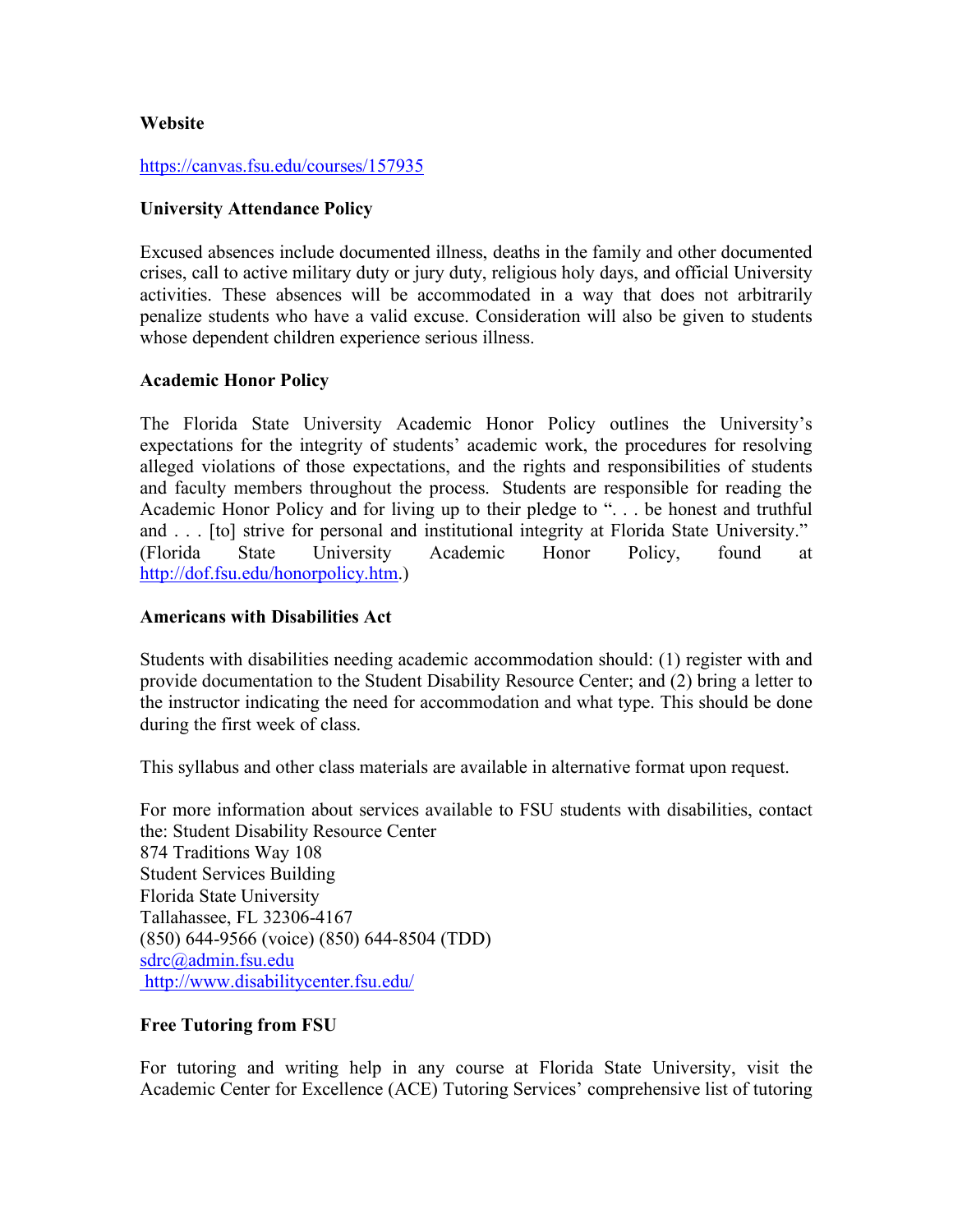options - see <http://ace.fsu.edu/tutoring>or contact [tutor@fsu.edu](mailto:tutor@fsu.edu) for more information. High-quality tutoring is available by appointment and on a walk-in basis. These services are offered by tutors trained to encourage the highest level of individual academic success while upholding personal academic integrity.